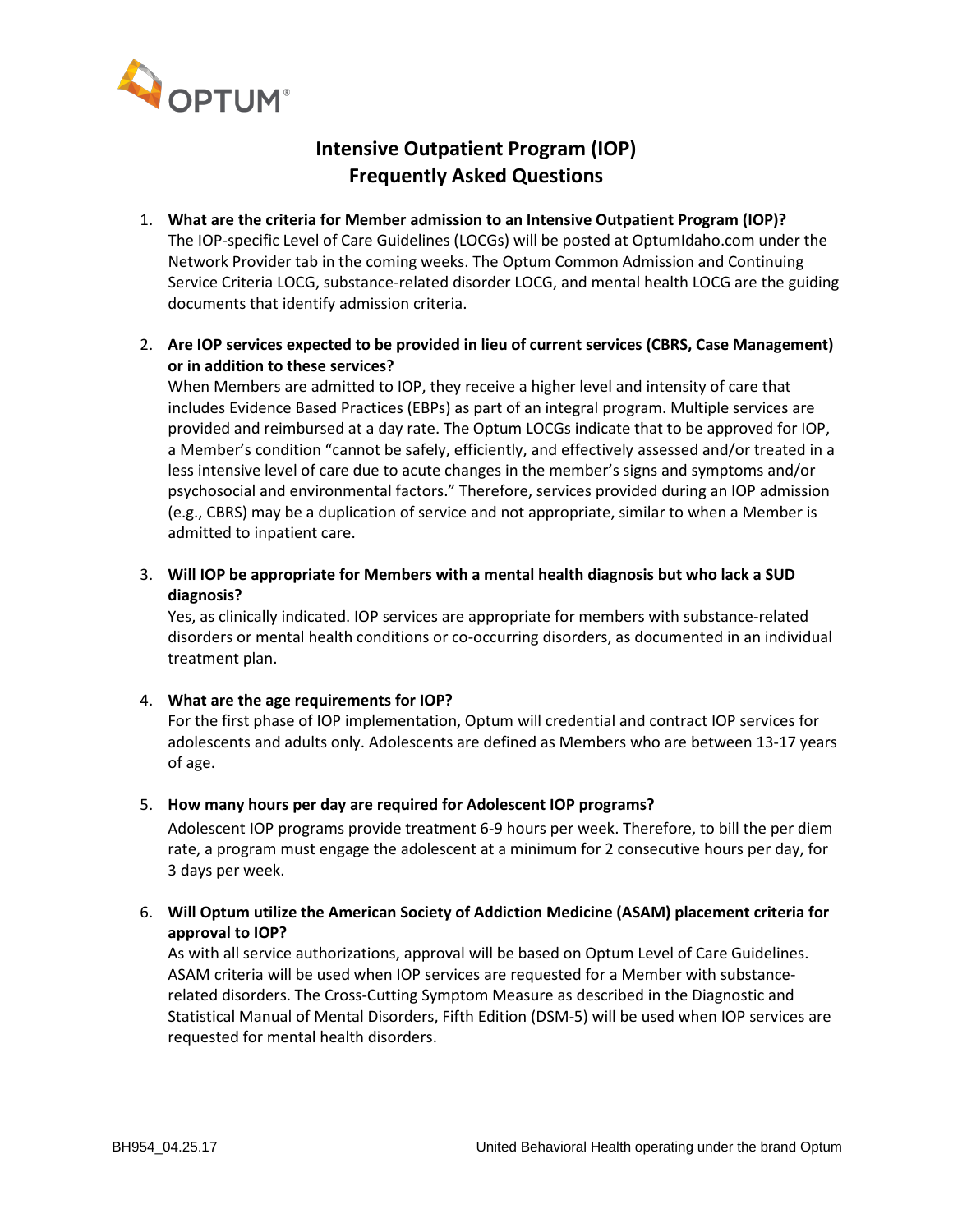

7. **Is reimbursement for IOP services bundled? If so, will this include all services provided, including coordination of care efforts?**

Yes. When a Member is admitted to an IOP program, the IOP program is responsible for all coordination of care efforts including contact with the Member's Primary Care Provider, other behavioral health care providers, etc. The per diem rate includes all coordination of care activities.

## 8. **What is a bundled rate?**

The CPT codes for IOP reimbursement are all "per diem" codes. This means that you are expected to provide all behavioral health services as part of an integrated IOP program and you will be reimbursed under a single daily rate.

#### 9. **How long is the block of time for a bundled service (session)?**

For an Optum IOP program, the per diem rate requires a minimum of three consecutive hours of Evidence Based Practice for adults and two hours for adolescents, at a minimum of three days per week.

#### 10. **Can additional services be billed outside of the per diem service?**

Services should be provided as part of an integral IOP program. Please refer to the Virtual Introduction for a list of core services to be provided in IOP.<https://youtu.be/zi2CMPKpp4w>

11. **ASAM allows for more than 9 hours per week in an IOP program. Will Optum Idaho authorize more than 9 hours?** 

An IOP program is defined as 9-19 hours of service per week for adults and 6-19 hours for children/adolescents. Providers can render and be reimbursed for more than the minimum number of hours in a week when medically necessary and when documented in the individual treatment plan.

12. **I understand that IOP is provided in a group format. What is the optimal group size?**  The optimal group size is 3-9 participants.

13. **What level of training/education is required to facilitate groups? What are the expectations for Bachelor's level providers and/or Certified Peer Support Specialists?**  Optum IOP requires the same credentials currently outlined by Supervisory Protocol requirements. Facilitators for mental health groups must be licensed and Master's prepared clinicians. For substance-related groups, facilitators must be CADC or higher. Certified Peer Support Specialists and Bachelor's level providers do not meet this requirement.

14. **Currently, our agency offers IOP services. Many of our clients participate in the State's SUD program and are not covered by Medicaid. Will we be able to combine populations, or are we expected to have separate groups for our Optum clients?**

Optum IOP providers are credentialed and contracted for substance-related disorders, mental health disorders, or co-occurring disorders. Members may be included in groups with non-Optum Members, but the groups need to be specific to the individual Member's needs as outlined in each Member's individualized treatment plan. Group participants must be assessed appropriately. For example, it would not be appropriate to include victims and perpetrators in the same group.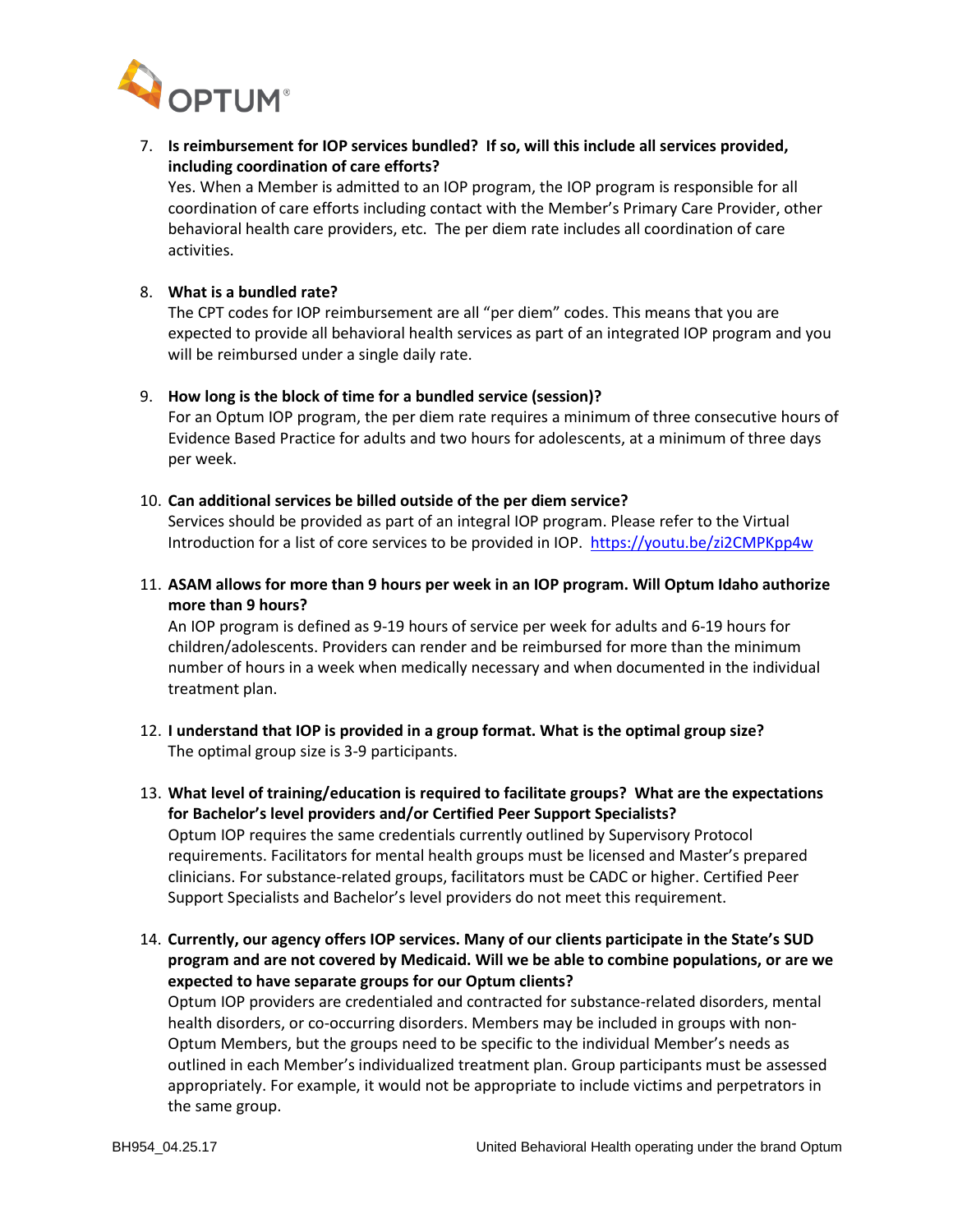

#### 15. **What if the client cannot get a physical during the first week of IOP?**

Optum Idaho IOP providers need to outline a plan for each participating Member to receive a physical examination. If the program cannot provide this service in the first week, it would be appropriate to coordinate with an outside provider and establish a Memorandum of Understanding to provide a timely physical exam.

16. **If a client had a History and Physical completed within the last 12 months do they still need an update?**

Yes. To participate in the IOP program, a Member will need a physical exam if one has not been completed and documented within 30 days of admission to IOP.

- 17. **Can the physical examination be provided by the patient's Primary Care Physician?** Yes.
- 18. **What information is available that outlines development of Intensive Outpatient Programs?**  Please refer to CARF standards and SAMHSA Tip 47 for more information about developing IOP programs.
- 19. **Due to the high frequency of cancellations, what happens if a Member doesn't meet the minimum requirement of IOP session hours per week?**

Member engagement is critical to make progress toward recovery in IOP programs. If Members are not attending at least half of the full three-hour scheduled IOP sessions in the first few weeks, the Member's individual strengths/needs should be re-assessed to identify a more appropriate treatment plan. The Continuing Service Request Form will require you to confirm the Member's engagement with treatment. Please note: if three consecutive hours (for adults) are not provided in a single day, the IOP per diem rate cannot be billed.

#### 20. **Who can complete the risk assessment?**

A risk assessment should be completed weekly, at a minimum, by a licensed, qualified clinician.

## 21. **Why are services authorized for less than 12 weeks?**

Optum Idaho is not specifying a total length of stay for members participating in IOP as it will vary case by case, based on the member's treatment needs. IOP will be authorized according to medical necessity and the Level of Care Guidelines. IOP is a higher level of care and is dependent on an individualized treatment plan and documentation of progress towards recovery. This allows for appropriate length of stay in IOP, when deemed medically necessary.

#### 22. **Is drug testing a requirement for IOP services?**

For the Optum IOP program, Members must be assessed for substance abuse. A diagnostic assessment will be documented, and it is expected that a referral for drug testing will be obtained clinically when indicated by the history and physical.

#### 23. **Will Peer Recovery Coaching be an available service?**

At this time Peer Recovery Coaching is not a service covered by Optum Idaho.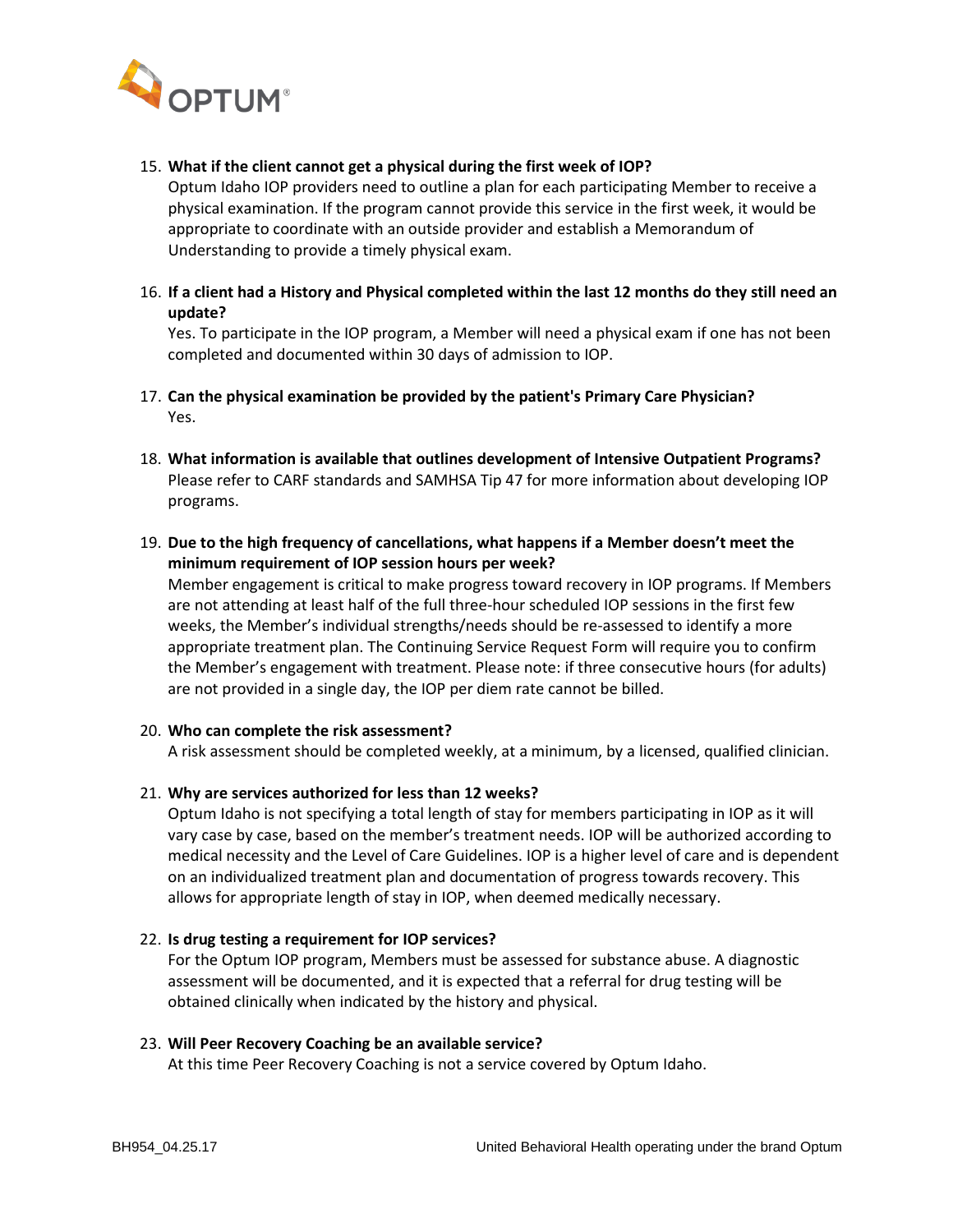

# 24. **After two weeks of service we must seek authorization for the next month of service. Why is that?**

When medically necessary, Optum will initially authorize IOP for a minimum of 12 sessions over a period of 30 days. Per Code of Federal Regulations (CFR), Optum is required to make a decision within 14 calendar days following receipt of the request for service. Therefore, Optum recommends that providers submit a request for continuing sessions, as clinically indicated, at least 14 days prior to the expiration of the current authorization.

# 25. **We are primarily a Substance Use Disorder (SUD) facility providing IOP services. Are we eligible to be contracted as a SUD IOP program?**

Yes, eligibility to be included among the first group of IOP providers is available to agencies that provide either SUD or MH services. Although this level of care has previously been available for SUD care in Idaho, it will be a new level of care for those with a primary mental health diagnosis. SUD providers who wish to be considered in the initial phase to provide SUD IOP need to have completed the Readiness Assessment and been identified as having a program in place with a multi-hour curriculum.

## 26. **To get the per diem rate, what do I need to do?**

IOP is being implemented in phases in 2017 and 2018. In order to become an Optum IOP program and provide IOP services to Members for substance-related, mental health, or cooccurring disorders, completion of the Readiness Assessment Tool is required. Based on the results of the assessment, providers with programs that meet Optum standards will participate in the credentialing and contracting process for SUDs or MH, which includes an on-site audit.

# 27. **What elements are included in the credentialing audit?**

The audit tools (Organizational Provider Tool and Treatment Record Review) are on the Optum Idaho website at [https://www.optumidaho.com/content/ops](https://www.optumidaho.com/content/ops-optidaho/idaho/en/providers/guidelines---policies.html)[optidaho/idaho/en/providers/guidelines---policies.html.](https://www.optumidaho.com/content/ops-optidaho/idaho/en/providers/guidelines---policies.html)

## 28. **What if our program is not approved for the first phase?**

Programs not included in the first phase can continue to provide and bill for services under their current structure and under the current fee schedule. Optum will provide feedback and identify areas of improvement so the agency can work to bring their IOP program up to Optum standards.

29. **What if individuals have limited family support or their families will not participate in IOP?** The Optum Level of Care Guidelines state that "the member's family and other natural resources are engaged to participate in the member's treatment as clinically indicated." Individual treatment plans will indicate efforts to be made in moving towards recovery, including family involvement.

## 30. **Will Optum pay for Level 1 outpatient care (OP) or only IOP 2.1?**

The Optum IOP program is based on IOP 2.1. Level 1 OP care is currently in the Optum Idaho array of services.